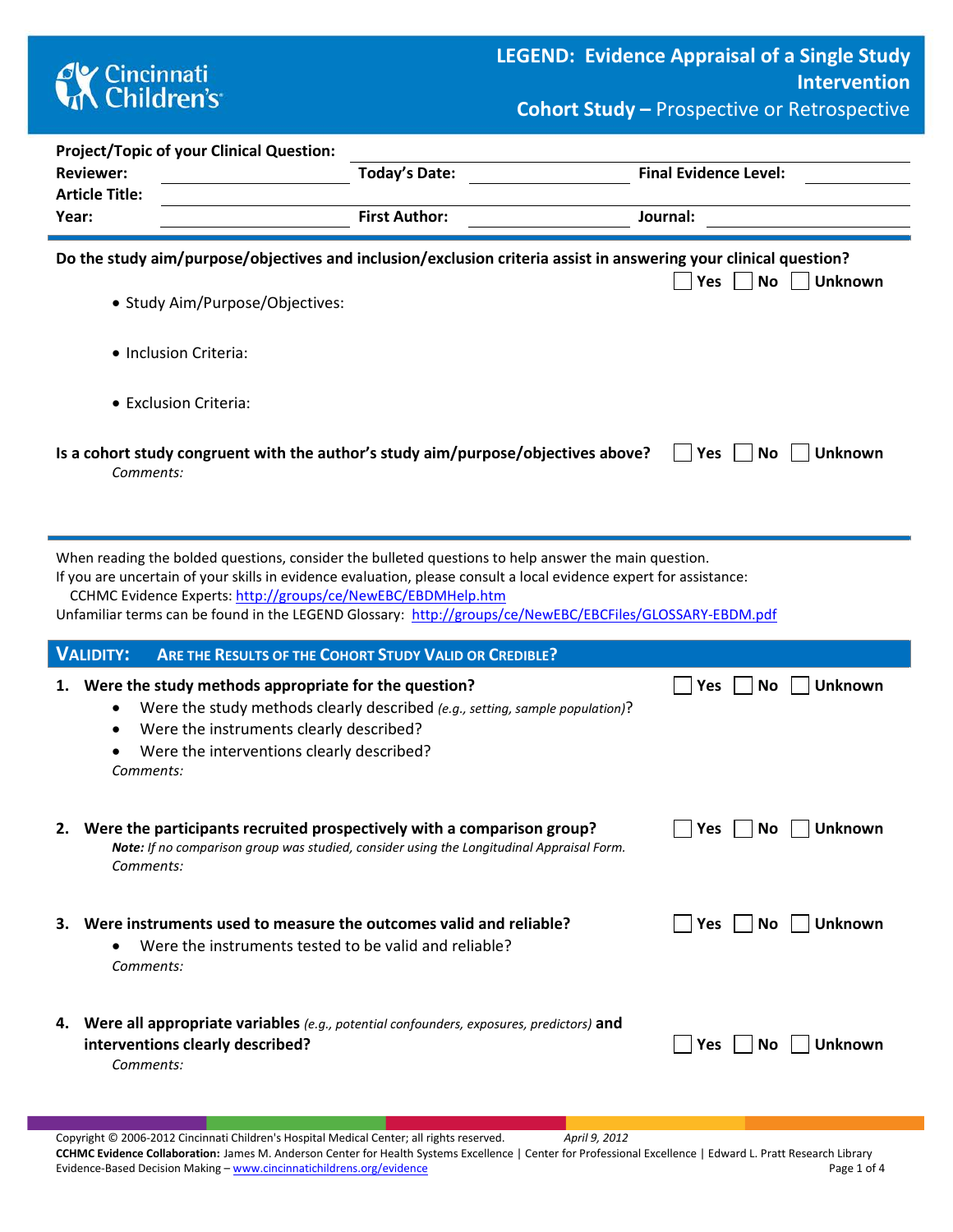| Cincinnati<br>Children's                                                                                                                                                                                                                                                                           |  | <b>LEGEND: Evidence Appraisal of a Single Study</b><br><b>Intervention</b> |                                                    |  |  |  |  |  |
|----------------------------------------------------------------------------------------------------------------------------------------------------------------------------------------------------------------------------------------------------------------------------------------------------|--|----------------------------------------------------------------------------|----------------------------------------------------|--|--|--|--|--|
|                                                                                                                                                                                                                                                                                                    |  |                                                                            | <b>Cohort Study - Prospective or Retrospective</b> |  |  |  |  |  |
| 5. Were all appropriate outcomes clearly described?<br>Comments:                                                                                                                                                                                                                                   |  | <b>No</b><br>Yes                                                           | <b>Unknown</b>                                     |  |  |  |  |  |
| Was the follow-up process described and complete?<br>6.<br>Was the follow-up long enough to fully study the effects of the intervention?<br>Was there a low rate of attrition?<br>Note: If greater than 20% lost to follow up, bias may be of greater concern.<br>Comments:                        |  | No<br><b>Yes</b>                                                           | <b>Unknown</b>                                     |  |  |  |  |  |
| 7. Was there freedom from conflict of interest?<br>Sponsor/Funding Agency or Investigators<br>Comments:                                                                                                                                                                                            |  | No<br><b>Yes</b>                                                           | <b>Unknown</b>                                     |  |  |  |  |  |
| <b>ARE THESE VALID STUDY RESULTS IMPORTANT?</b><br><b>RELIABILITY:</b>                                                                                                                                                                                                                             |  |                                                                            |                                                    |  |  |  |  |  |
| 8. Were the statistical analysis methods appropriate?<br>Were the statistical analysis methods clearly described?<br>Comments:                                                                                                                                                                     |  | <b>No</b><br>Yes                                                           | <b>Unknown</b>                                     |  |  |  |  |  |
| Did the study have a sufficiently large sample size?<br>9.<br>Was a power analysis described?<br>$\bullet$<br>Did the sample size achieve or exceed that resulting from the power analysis?<br>Did each subgroup also have sufficient sample size (e.g., at least 6-12 participants)?<br>Comments: |  | <b>No</b><br><b>Yes</b>                                                    | <b>Unknown</b>                                     |  |  |  |  |  |
| 10. What are the main results of the study? (e.g., Helpful data: Page #, Table #, Figures, Graphs)                                                                                                                                                                                                 |  |                                                                            |                                                    |  |  |  |  |  |
| What is the effect size? (How large was the treatment effect?)                                                                                                                                                                                                                                     |  |                                                                            |                                                    |  |  |  |  |  |
| What were the measures of statistical uncertainty (e.g., precision)?<br>(Were the results presented with Confidence Intervals or Standard Deviations?)                                                                                                                                             |  |                                                                            |                                                    |  |  |  |  |  |
| 11. Were the results statistically significant?<br>Comments:                                                                                                                                                                                                                                       |  | Yes  <br>l No                                                              | <b>Unknown</b>                                     |  |  |  |  |  |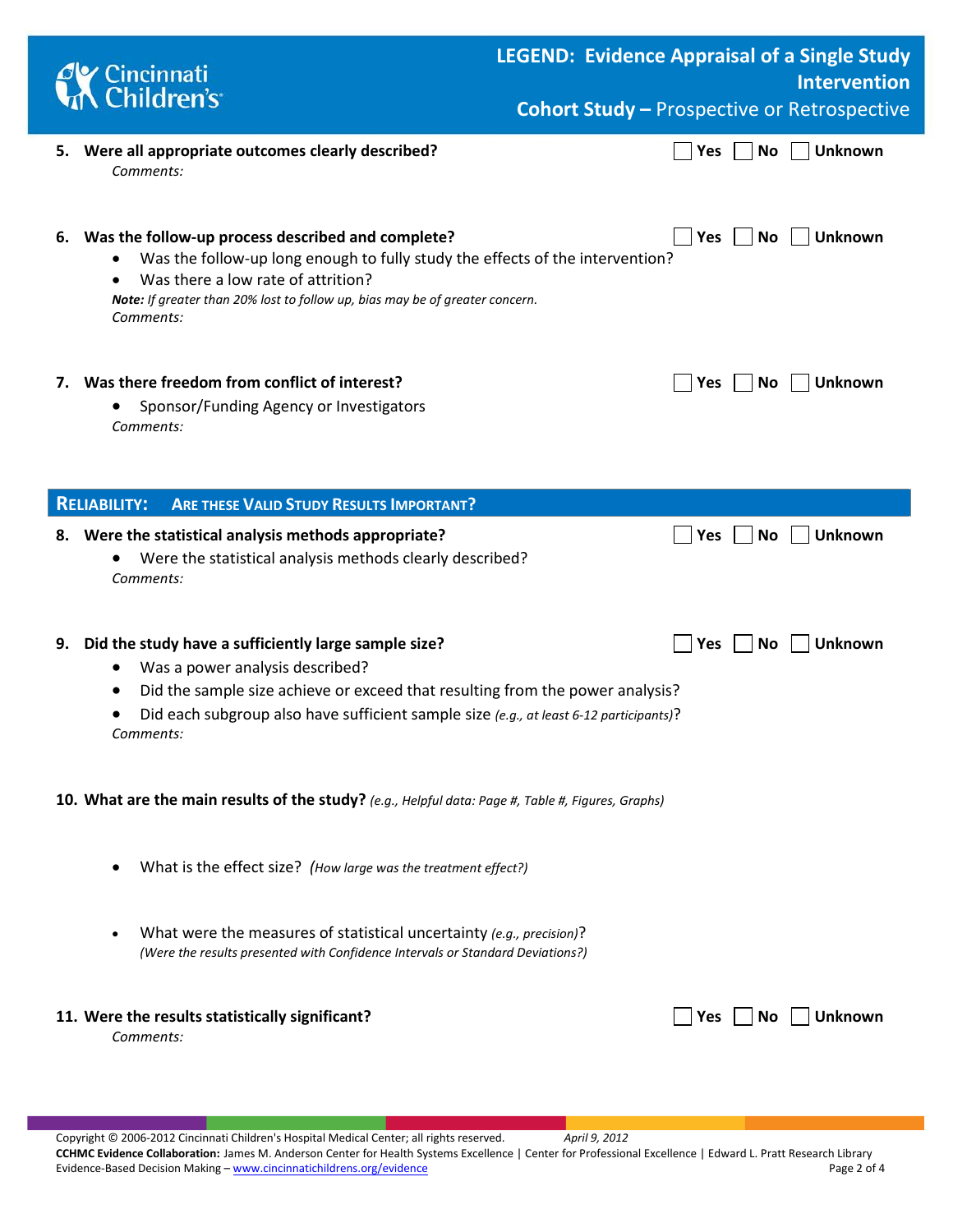| ' Cincinnati<br>, Children's                                                                                                                                                                                                                                                                                                                                            | <b>LEGEND: Evidence Appraisal of a Single Study</b><br><b>Intervention</b><br><b>Cohort Study - Prospective or Retrospective</b> |
|-------------------------------------------------------------------------------------------------------------------------------------------------------------------------------------------------------------------------------------------------------------------------------------------------------------------------------------------------------------------------|----------------------------------------------------------------------------------------------------------------------------------|
| 12. Were the results clinically significant?<br>If potential confounders were identified, were they discussed in relationship<br>to the results?<br>Comments:                                                                                                                                                                                                           | <b>Unknown</b><br>Yes<br>No                                                                                                      |
| 13. Were adverse events assessed?<br>Comments:                                                                                                                                                                                                                                                                                                                          | <b>Unknown</b><br>Yes<br>No                                                                                                      |
| <b>APPLICABILITY:</b><br>CAN I APPLY THESE VALID, IMPORTANT STUDY RESULTS TO TREATING MY PATIENTS?                                                                                                                                                                                                                                                                      |                                                                                                                                  |
| 14. Can the results be applied to my population of interest?<br>Is the treatment feasible in my care setting?<br>$\bullet$<br>Do the patient outcomes apply to my population or question of interest?<br>$\bullet$<br>Are the likely benefits worth the potential harm and costs?<br>Were the patients in this study similar to my population of interest?<br>Comments: | <b>Unknown</b><br><b>No</b><br>Yes                                                                                               |
| 15. Are my patient's and family's values and preferences satisfied by the treatment<br>and its consequences?<br>Comments:                                                                                                                                                                                                                                               | Unknown<br>Yes<br>No.                                                                                                            |
| 16. Would you include this study/article in development of a care recommendation?<br>Comments:                                                                                                                                                                                                                                                                          | <b>Unknown</b><br><b>No</b><br><b>Yes</b>                                                                                        |

**ADDITIONAL COMMENTS OR CONCLUSIONS ("TAKE-HOME POINTS"):**